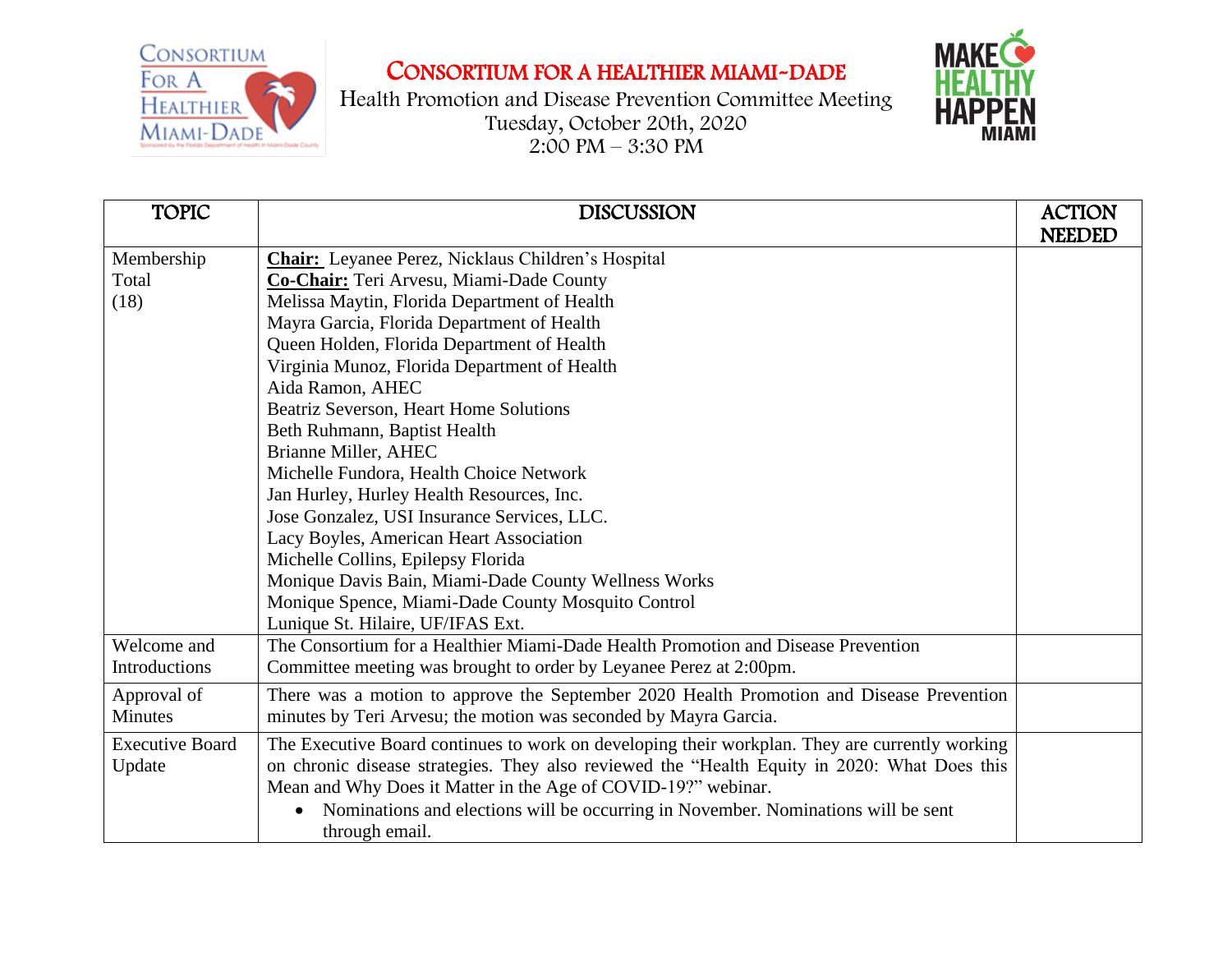



| Presentation            | "Mosquito Control" by Monique Spence of Miami-Dade County.                                                                                                                                                                                                                                                                                                                                                                                                                                                                                                                                                                                                                                                                                                                                                                                                                                                                                                                                                                                                                                                                                                                                                                                                                                                                                                                                                                                                                                                                                                                                                                                                                                                                                                                                                                                                                                |  |
|-------------------------|-------------------------------------------------------------------------------------------------------------------------------------------------------------------------------------------------------------------------------------------------------------------------------------------------------------------------------------------------------------------------------------------------------------------------------------------------------------------------------------------------------------------------------------------------------------------------------------------------------------------------------------------------------------------------------------------------------------------------------------------------------------------------------------------------------------------------------------------------------------------------------------------------------------------------------------------------------------------------------------------------------------------------------------------------------------------------------------------------------------------------------------------------------------------------------------------------------------------------------------------------------------------------------------------------------------------------------------------------------------------------------------------------------------------------------------------------------------------------------------------------------------------------------------------------------------------------------------------------------------------------------------------------------------------------------------------------------------------------------------------------------------------------------------------------------------------------------------------------------------------------------------------|--|
| Work Plan<br>Discussion | By September 30, 2024, the committee will work to complete a SWOT analysis annually.<br>The committee will conduct a SWOT analysis during their December meeting.<br>$\circ$<br>By September 30, 2024, the committee will work to increase use of Walker Tracker app.<br>o Due to COVID-19, the walker tracker app was unable to be implemented in the<br>way it had been planned. Since there is only one more year left in the grant, the<br>Walker Tracker App has been ended. A new strategy has been chosen that will<br>focus on food insecurity.<br>The recommendation for physical activity is 10,000 steps a day. The Walker<br>$\circ$<br>Tracker App data finds that:<br>• Most people are not meeting 10,000 steps a day. On average, most people<br>are taking 6,000 steps daily. This information was collected during the<br>COVID-19 pandemic which may impact the reliability of the data.<br>No participant was able to meet 20,000 steps a day, while 10,000 steps a<br>day were met very few times.<br>• Out of the 13 identified clusters, 12 clusters were engaged. Brownsville was<br>the only cluster that did not participate.<br>Most people describe their physical activity level as moderate or somewhat<br>٠<br>active.<br>The preferred device to track steps was an apple device.<br>Most participants identified as Hispanic white females.<br>п,<br>The top three activities that participants enjoyed were dancing, swimming,<br>and basketball. However, when asked which activities they did, the top three<br>activities were walking, dancing, and swimming. More research is needed to<br>know why participants did not engage in playing basketball, even though it<br>was an activity they enjoyed.<br>The top five reasons for participation were:<br>To maintain and improve health<br>To maintain or lose weight<br>To achieve fitness goals |  |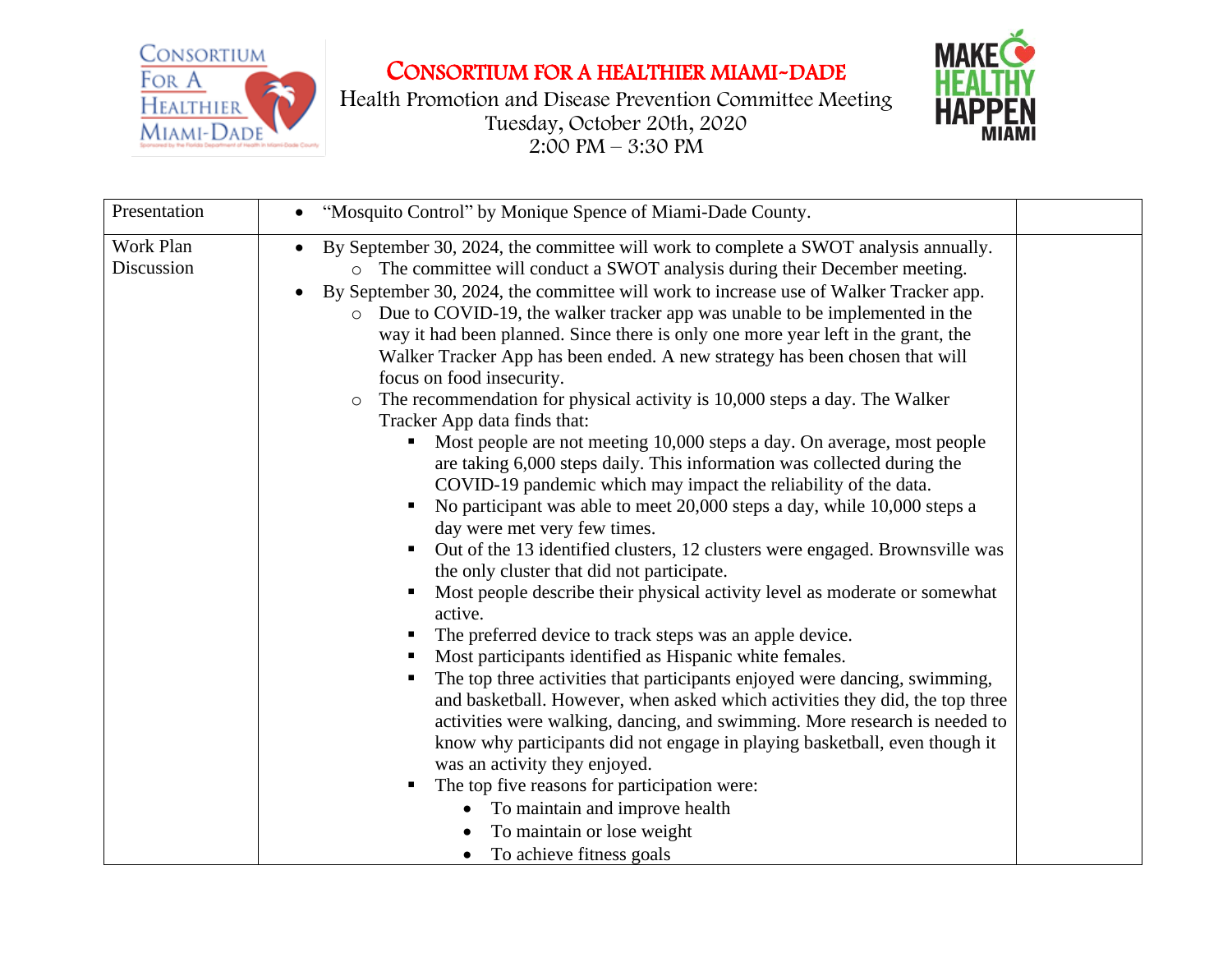



| For fun                                                                                       |  |
|-----------------------------------------------------------------------------------------------|--|
| For stress management                                                                         |  |
| By September 30, 2024, the committee will work to encourage increased physical activity       |  |
| through messaging.                                                                            |  |
| o Committee members can submit articles/messages for the Consortium's social                  |  |
| media platforms. Contact: Melissa.Maytin@flhealth.gov                                         |  |
| By September 30, 2024, the committee will work to identify local partners to identify         |  |
| community needs.                                                                              |  |
| o Food insecurity is emerging as a key factor for chronic disease and mental health           |  |
| concerns.                                                                                     |  |
| According to the CDC, the COVID-19 pandemic has brought new challenges to<br>$\circ$          |  |
| food insecurity in the United States.                                                         |  |
| A recent report form the Robert Wood Johnson Foundation found that more than 3<br>$\circ$     |  |
| in 5 U.S. households with children are experiencing financial hardship because of             |  |
| the Coronavirus pandemic.                                                                     |  |
| Feeding America has estimated that 1 in 4 children may experience food insecurity             |  |
| in 2020 and will continue in 2021.                                                            |  |
| Nicklaus Children's Hospital completed their Community Health Needs<br>$\circ$                |  |
| Assessment in 2018 where 53.5% of Miami-Dade County children were identified                  |  |
| to live in poverty compared to the U.S. average of 43.3%. Respondents were also               |  |
| asked if they had difficulty buying fresh produce and 39% responded they                      |  |
| experienced some difficulty. This is how the GiveMe5 initiative began. When                   |  |
| asked if the family ate 7 meals together as a family, 35.8% responded that they did.          |  |
| This rate has decreased from 64.7% in 2015.                                                   |  |
| To address food insecurity, the chair of the committee proposed that the committee<br>$\circ$ |  |
| creates a taskforce or an initiative where a cohesive system can be created to                |  |
| identify and address food insecurity. The chair encouraged committee members to               |  |
| share if their organization has any policies or systems in place that address food            |  |
| insecurity.                                                                                   |  |
| There are many aspects of food insecurity that can be addressed including                     |  |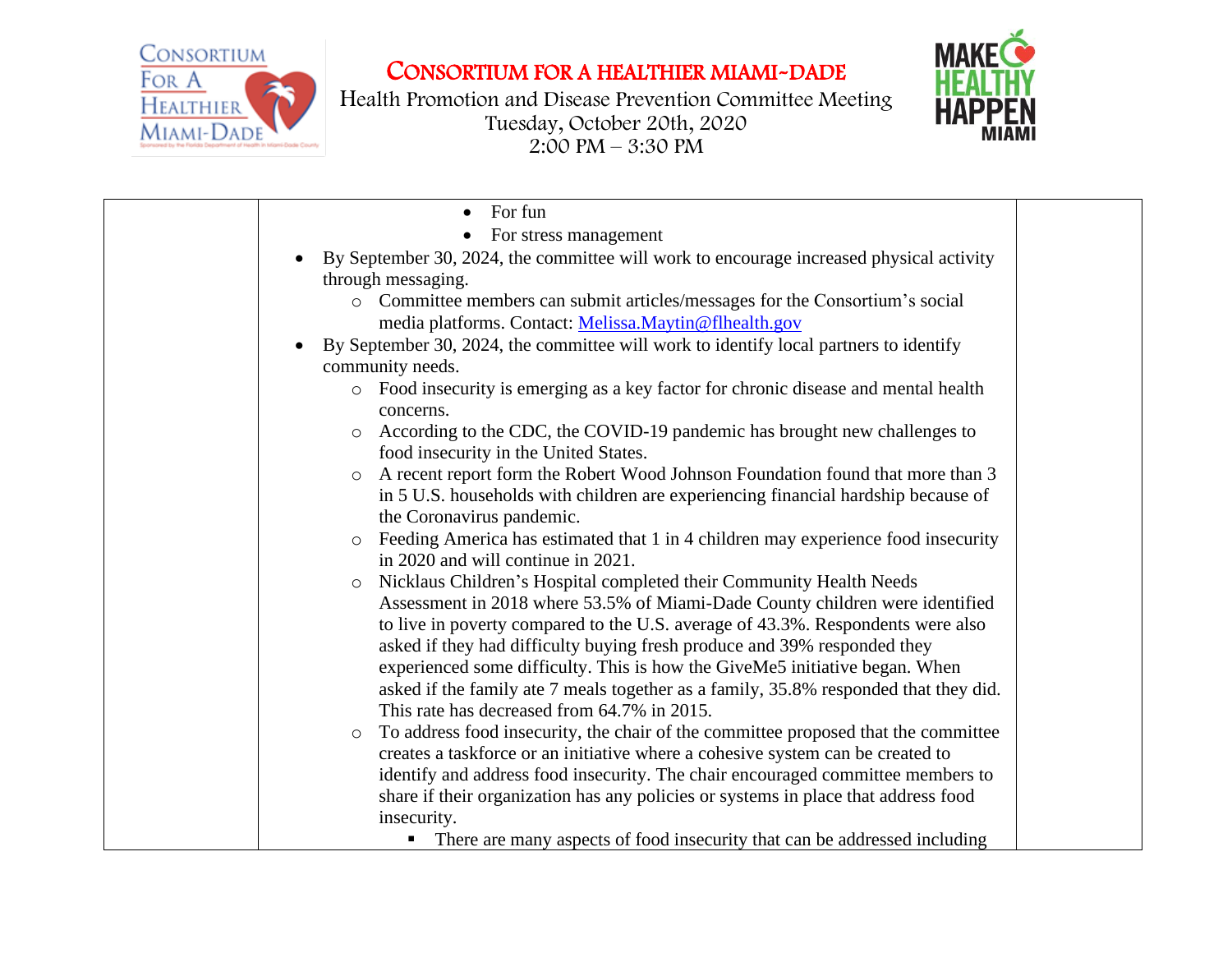



| transportation.<br>The chair explained that the initiative would be a two-step process. The first<br>step would be identifying the individuals and areas facing food insecurity.<br>The second step involves addressing the needs of the individuals identified.<br>The chair is proposing that clinicians or organizations that have direct client<br>services implement a policy or system change to identify individuals who<br>are facing food insecurity. This could be implemented during the clinical<br>dialogue or during an assessment, using a questionnaire that addresses food<br>insecurity. An example of such a tool is the "The Hunger Vital Sign"<br>validated by the Children's HealthWatch as suitable for outreach use to<br>identify families at risk for food insecurity. It has two questions.<br>An example of where such an assessment could be implemented is at the<br>Healthy Hubs at the West Kendall Baptist Hospital.<br>Committee member, Lacy Boyles, discussed her previous work at the<br>University of Maryland where food insecurity was included in a survey<br>conducted for a research project. Currently, Lacy is working with<br>organizations on editing or creating questions to address food insecurity<br>with clients.<br>At Nicklaus Children's Hospital, the clinical dieticians will implement these<br>п<br>two questions addressing food insecurity during their nutritional<br>assessments. Once identified, the individuals will qualify for a food pantry<br>gift card.<br>By September 30, 2024, the committee will work to host an annual health fair for the<br>$\bullet$<br>community. |  |
|----------------------------------------------------------------------------------------------------------------------------------------------------------------------------------------------------------------------------------------------------------------------------------------------------------------------------------------------------------------------------------------------------------------------------------------------------------------------------------------------------------------------------------------------------------------------------------------------------------------------------------------------------------------------------------------------------------------------------------------------------------------------------------------------------------------------------------------------------------------------------------------------------------------------------------------------------------------------------------------------------------------------------------------------------------------------------------------------------------------------------------------------------------------------------------------------------------------------------------------------------------------------------------------------------------------------------------------------------------------------------------------------------------------------------------------------------------------------------------------------------------------------------------------------------------------------------------------------------------------------------------------------------|--|
| The Florida Department of Health in Miami-Dade County, Office of Community<br>$\circ$<br>Health and Planning (OCHP) is issuing a request for vendors as part of its<br>upcoming Bounty of Health drive-thru food distribution & educational event<br>on Thursday, November 19 <sup>th</sup> , 2020. The event will combine a virtual<br>presentation on important community health topics, as well as a drive-thru resource<br>distribution event at the Department of Health's West Perrine Health Center. All                                                                                                                                                                                                                                                                                                                                                                                                                                                                                                                                                                                                                                                                                                                                                                                                                                                                                                                                                                                                                                                                                                                                    |  |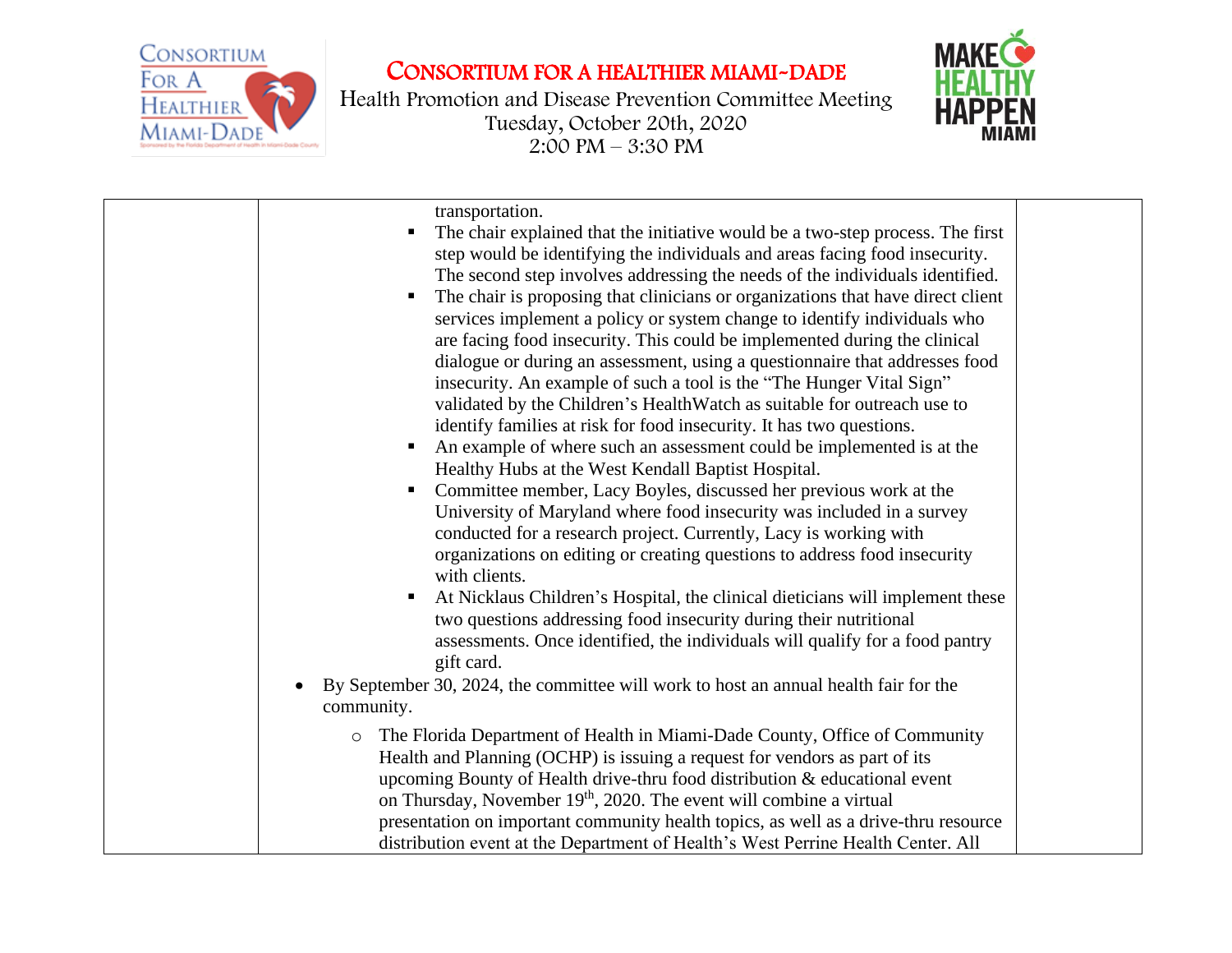



|                         | participating vendors will have their information included in a resource guide<br>provided to all attendees. If you are selected to be part of this event, please<br>remember to submit your organization's logo for inclusion in the resource<br>guidebook that will be distributed to all attendees. Both food and materials items<br>are being distributed via drive thru. We are anticipating serving up to 250 cars for<br>this event, with a limit of one car per household. There is a limit of 50 vendors for<br>this event. If you are interested in being a vendor please complete the survey found<br>here: https://www.surveymonkey.com/r/VendorRegistrationForm. Due to safety<br>concerns vendors are not permitted to be on site the day of the food distribution. |  |
|-------------------------|-----------------------------------------------------------------------------------------------------------------------------------------------------------------------------------------------------------------------------------------------------------------------------------------------------------------------------------------------------------------------------------------------------------------------------------------------------------------------------------------------------------------------------------------------------------------------------------------------------------------------------------------------------------------------------------------------------------------------------------------------------------------------------------|--|
| Recognition of          | By September 30, 2020, the committee will work to review national frameworks.                                                                                                                                                                                                                                                                                                                                                                                                                                                                                                                                                                                                                                                                                                     |  |
| Improved<br>Performance | o The committee reviewed the Ending the HIV Epidemic national framework.                                                                                                                                                                                                                                                                                                                                                                                                                                                                                                                                                                                                                                                                                                          |  |
|                         | By September 30, 2024, the committee will work to increase use of Walker Tracker app.<br>The first year of the Walker Tracker App initiative was just completed. Out of the 6                                                                                                                                                                                                                                                                                                                                                                                                                                                                                                                                                                                                     |  |
|                         | winners 3 of them were Consortium members.                                                                                                                                                                                                                                                                                                                                                                                                                                                                                                                                                                                                                                                                                                                                        |  |
| Partner Updates         | The Miami-Dade Area Health Education Center (AHEC) is having this month's programs<br>on Diabetes Empowerment Education Program, Alzheimer's Empowerment Program, and<br>Alzheimer's Workforce Training for providers that include continuing education credits.<br>Programs will be offered in English and Spanish. The diabetes program is on Thursday and<br>Friday and the Alzheimer's program is on Thursdays.                                                                                                                                                                                                                                                                                                                                                               |  |
|                         | Member Beatriz Severson is a part of the Savannah Prevention Coalition. They are<br>working on a program to celebrate Red Ribbon Week 2020. The main objective is to<br>develop strategies for prevention of substance use disorders. She will be focusing on the<br>Hispanic community.                                                                                                                                                                                                                                                                                                                                                                                                                                                                                          |  |
|                         | October 24 <sup>th</sup> , 2020 is the Clean Out Your Cabinet day where you are encouraged to drop-<br>off unused medicine for safe disposal at a participating pharmacy.                                                                                                                                                                                                                                                                                                                                                                                                                                                                                                                                                                                                         |  |
|                         | The Florida Department of Health in Miami-Dade County is pleased to announce the<br>Virtual Community Health Improvement Plan Meeting on Friday October 30, 2020 from<br>10 a.m. to 12 p.m. For this event we are inviting leaders, public health professionals, and<br>key community members like you to learn more about resident health, trends in health<br>outcomes, and current initiatives. For registration copy and paste this link into your Google                                                                                                                                                                                                                                                                                                                     |  |